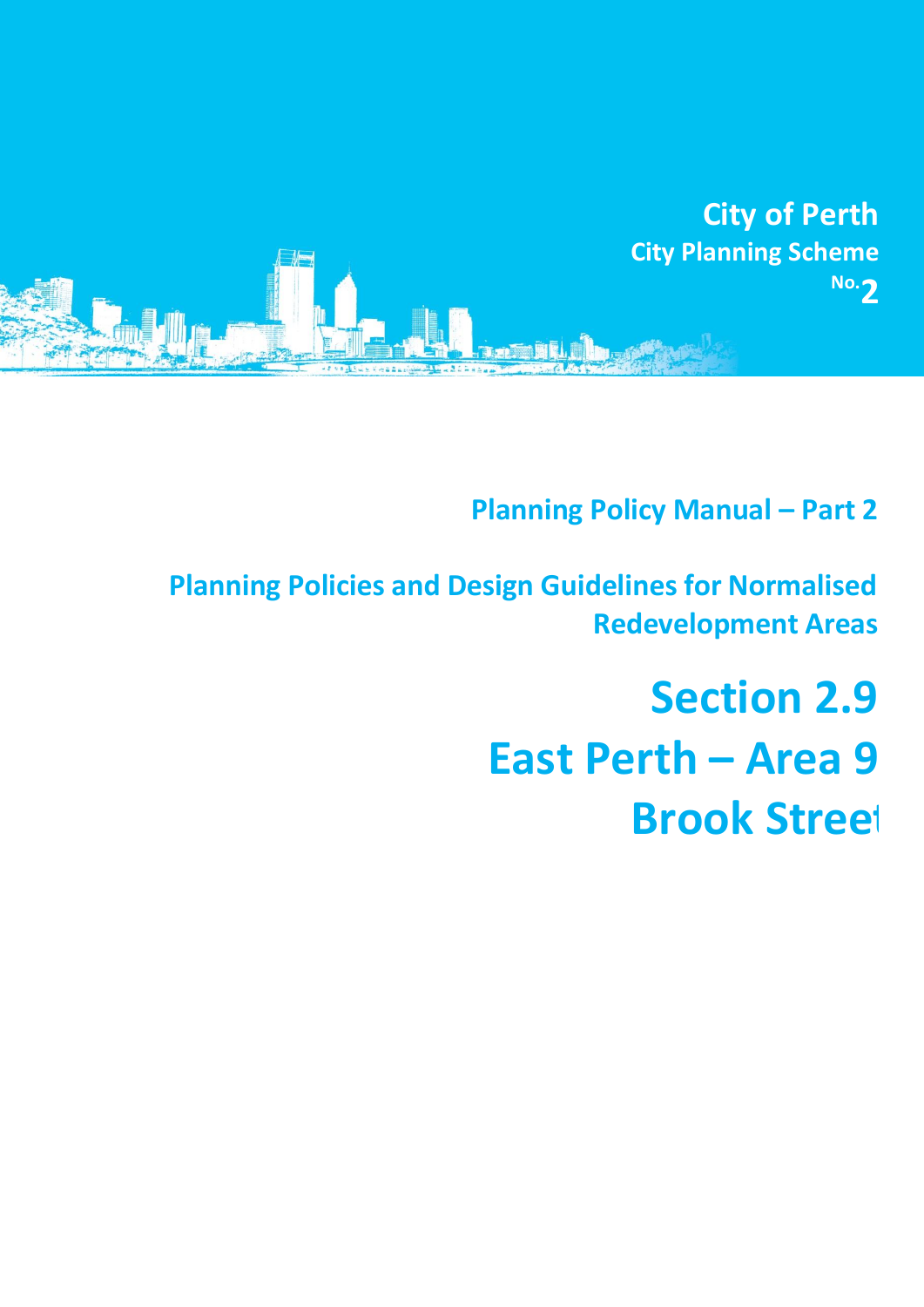

East Perth Area 9 – Brook Street

| Adopted<br>11 March 2008<br>17 March 2015<br>2<br>13 December 2016<br>3<br>11 April 2017<br>4 | <b>Version#</b> | <b>Decision Reference</b> | <b>Synopsis</b> |
|-----------------------------------------------------------------------------------------------|-----------------|---------------------------|-----------------|
|                                                                                               |                 |                           |                 |
|                                                                                               |                 |                           | Amended         |
|                                                                                               |                 |                           | Amended         |
|                                                                                               |                 |                           | Amended         |
|                                                                                               |                 |                           |                 |
|                                                                                               |                 |                           |                 |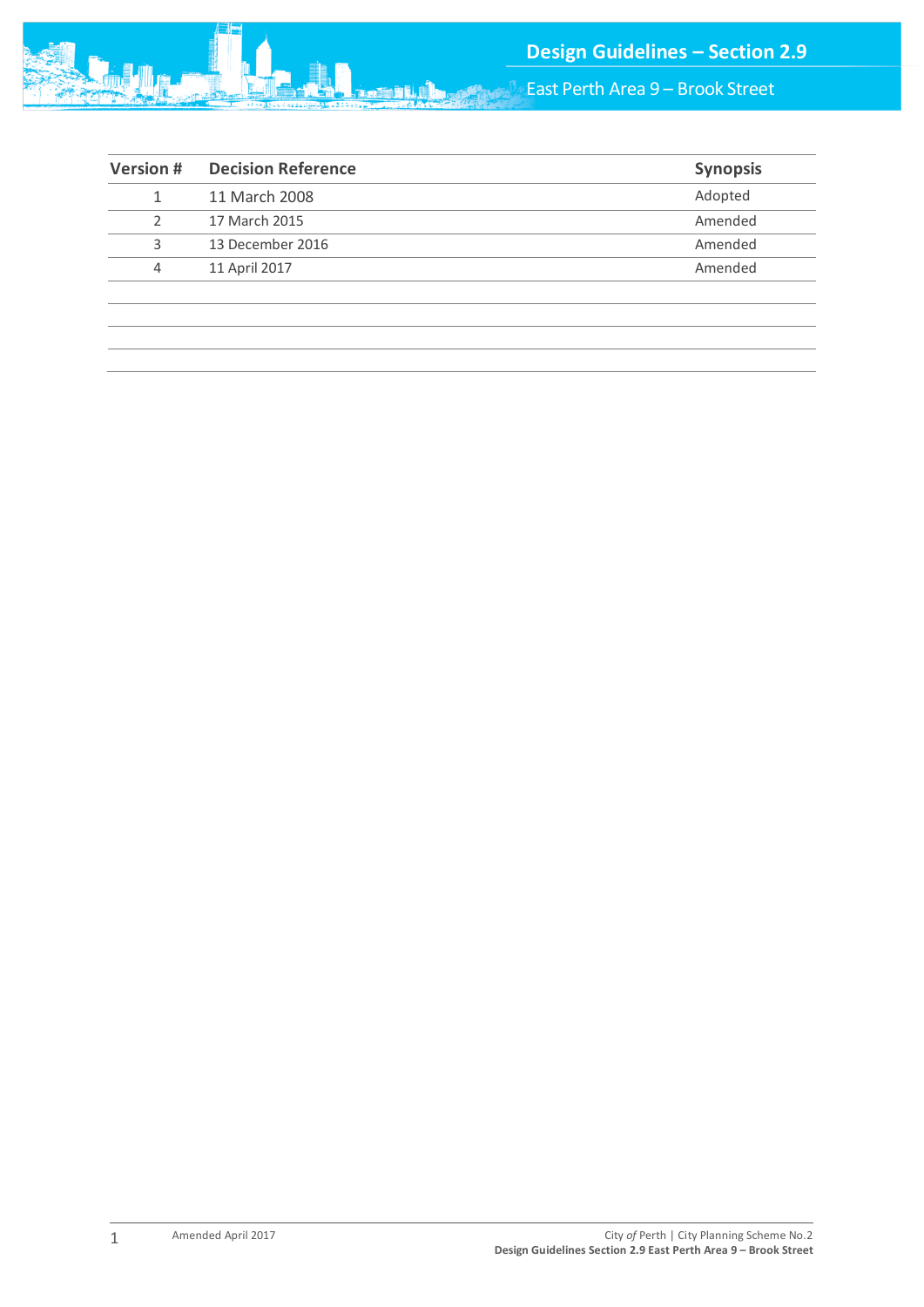East Perth Area 9 - Brook Street

# **CONTENTS**

| <b>SECTION</b> | <b>TITLE</b> | <b>PAGE</b> |
|----------------|--------------|-------------|
| 1.0            |              |             |
| 2.0            |              |             |
| 2.1            |              |             |
| 2.3            |              |             |
| 3.0            |              |             |
| 3.1            |              |             |
| 3.2            |              |             |
| 3.3            |              |             |
| 3.4            |              |             |
| 3.5            |              |             |
| 3.6            |              |             |
| 3.7            |              |             |
| 3.8            |              |             |
| 3.9            |              |             |
| 3.10           |              |             |
| 3.12           |              |             |
| 3.13           |              |             |
| 3.14           |              |             |
| 3.15           |              |             |

**SABIR**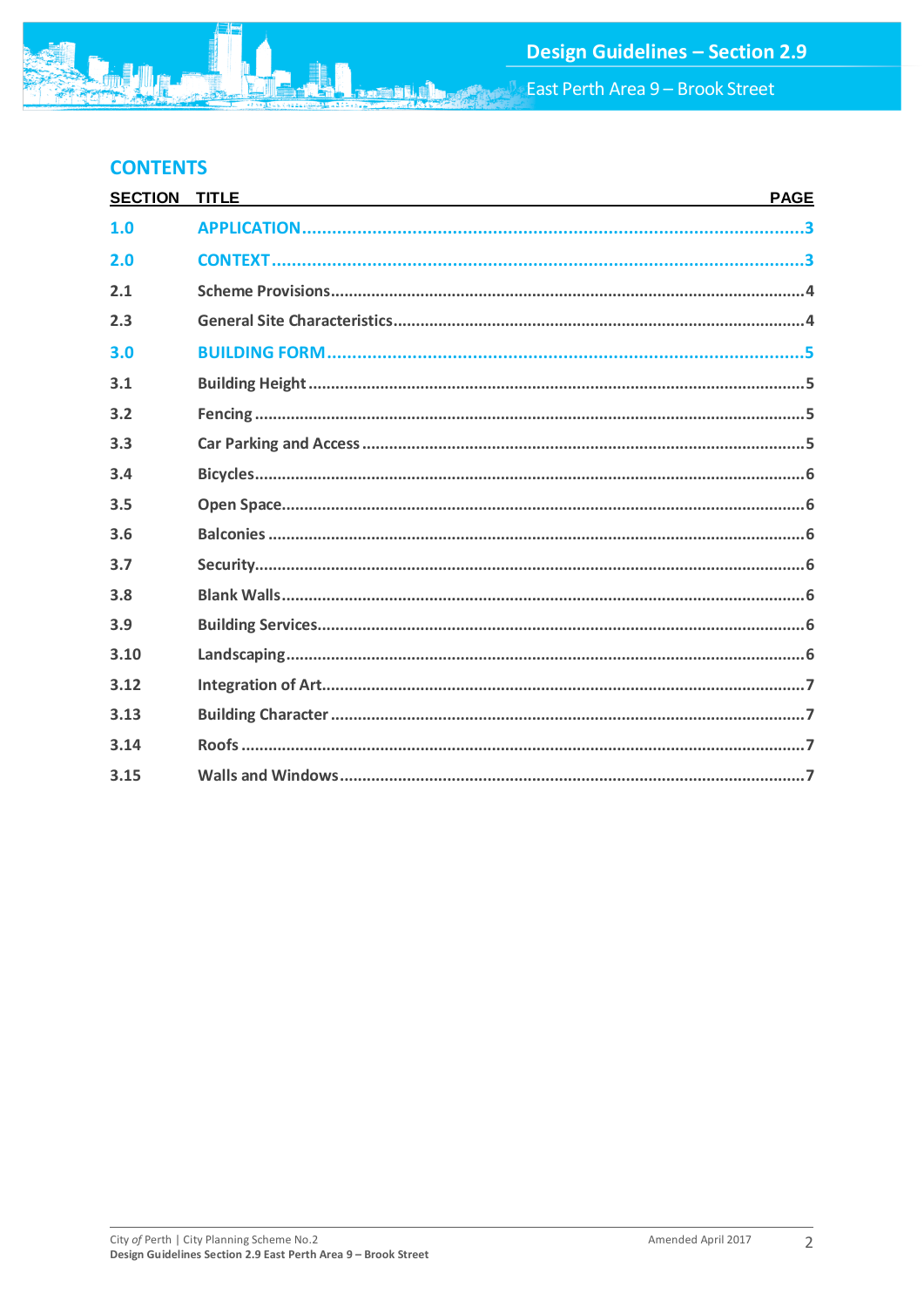

## <span id="page-3-0"></span>**1.0 APPLICATION**

These guidelines apply to land bounded by Brook Street, East Parade, Brown Street and Glyde Street, which is within the Boans Precinct (Precinct EP6) and the East Parade Precinct (Precinct EP7), as defined in the City of Perth Local Planning Scheme No. 26 (Normalised Redevelopment Areas) (herein known as "the Scheme"). These guidelines apply to that area as shown in Figure 1.

## <span id="page-3-1"></span>**2.0 CONTEXT**

These Design Guidelines apply to Lots 120, 50, 152, 123, 145, 146, 147, 148 Brown Street and Lot 450 Brook Street. Separate guidelines exist for Lot 119 Brown Street and Lot Pt 157 Brook Street. These Design Guidelines are intended to supplement the provisions of the Scheme and should be read in conjunction with the Scheme Text, in particular those provisions relating to Precinct EP6: Boans, Precinct EP7: East Parade and other Planning Policies.

The street block forms a part of the broader Boans Precinct (Precinct EP6), which derived its name because a block between Saunders and Brown Street houses several large, older style warehouses, one of them bearing the name Boans. This particular building forms a prominent part of the context for this street block at its western end. The architectural merit of the Boans buildings warranted their retention and recycling, as with some of the facades on the remaining buildings in the group. Buildings in the street block include commercial and light industrial buildings. St. John's Ambulance Association have recently constructed new offices in Glyde Street. The former No. 6 electricity and gas substation at 89 Brown Street is also a building of heritage and streetscape value, which has been retained and redeveloped for residential uses. The Precinct has also a number of vacant blocks.

The former No 6 electricity and gas substation at 89 Brown Street is on the state heritage register which means for proposed development advice needs to be sought from the Heritage Council of WA to ensure consistency with any endorsed conservation plan.



Figure 1:- Brook Street Precinct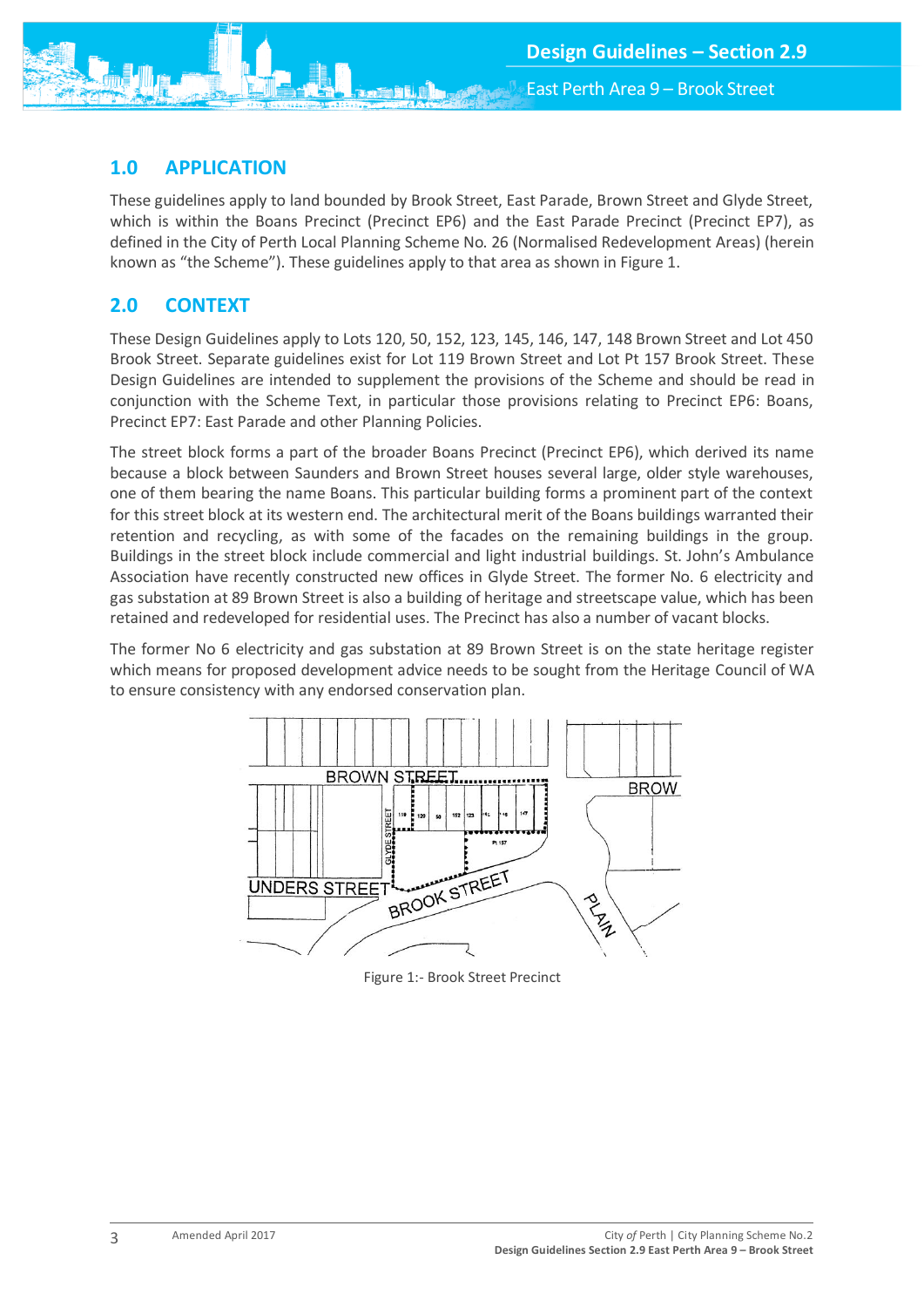

#### <span id="page-4-0"></span>**2.1 Scheme Provisions**

The Deemed Provisions set out in the *Planning and Development (Local Planning Schemes) Regulations 2015* also form part of the Scheme Text.

The Scheme identifies Preferred. Contemplated and Prohibited uses for Precinct EP6: Boans and EP7: East Parade.

New development should be in harmony with the character and scale established by existing buildings, especially in the vicinity of those of heritage value.

The local government encourages the recycling of buildings where this is viable and makes a positive contribution to the streetscape and amenity of the area. Residential development may include the following forms:

- older industrial or other buildings, recycled and adapted;
- walk-up apartments;
- terrace or townhouses; and
- single houses on small lots.

#### **2.2 Guideline Objectives**

The primary objectives of these guidelines are to:

- 1. Encourage viable infill development that complements the urban form and industrial aesthetic of the Boans Precinct;
- 2. Encourage the development of land adjacent to East Parade to frame the entry to the Urban Village from the north;
- 3. Present the precinct to the central space of the Eastbrook Greenway and subdivision, and to East Parade.



Figure 2:- Brook Street, East Parade, Brown Street and Glide Street

#### <span id="page-4-1"></span>**2.3 General Site Characteristics**

 The site is characterised by individual buildings in a mixed, low intensity urban setting. Existing buildings are built to a nil set back from the front property boundaries. As far as possible, this aspect is to be retained in new development of the lots.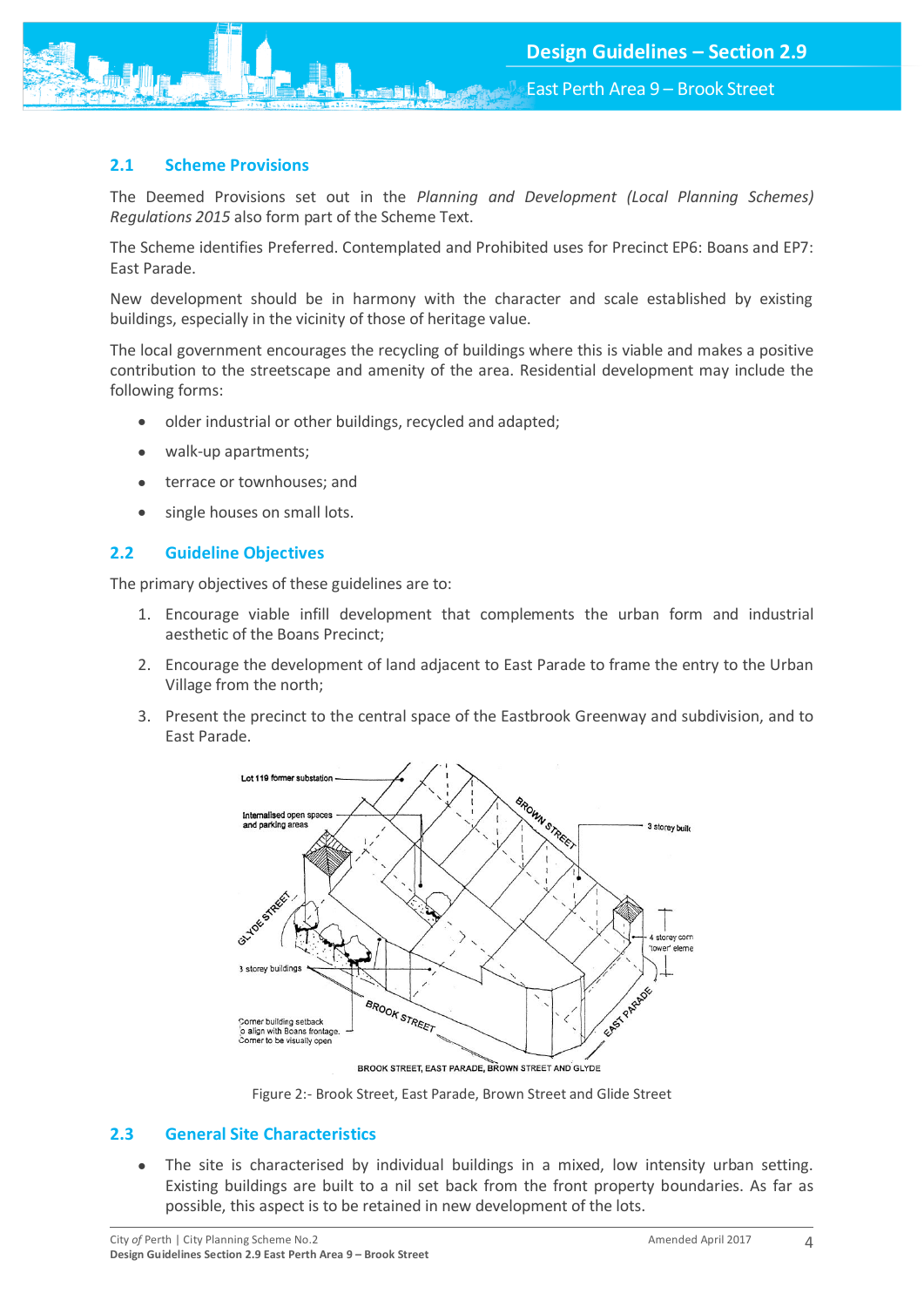- The height of buildings in the street block is generally limited to three storeys to conform with the scale of the adjacent warehouse buildings. Higher `tower' elements are encouraged at identified corner sites to achieve the urban form for the block.
- Existing buildings are generally one to two storeys, with high ceilings, parapets and/or pitched roofs. A mix of materials is present. Materials in new development, however, should primarily be of a solid construction nature such as brickwork, stone masonry or rendered concrete type materials, with lighter materials only used for suspended, lightweight or infill building elements such as awnings, feature panels and roof sections.
- A three storey building would easily be possible within a 11m high building envelope. Additional height is allowed for roof space (4.5m).

## <span id="page-5-0"></span>**3.0 BUILDING FORM**

### <span id="page-5-1"></span>**3.1 Building Height**

- Permissible building height is defined by a building envelope for each lot. New development is not to exceed the limits of the building envelope other than for minor projections such as for decorative roof elements, awnings and balconies within the limits prescribed in these guidelines.
- The maximum envelope height is measured from the finished ground level of the highest street level at the perimeter of the lot, or from the natural ground level at the perimeter of the lot for other boundaries.
- Note that the building envelope defines the limits of building bulk. It is not intended that the building profile should mirror that of the envelope.

#### <span id="page-5-2"></span>**3.2 Fencing**

Any perimeter fencing, such as for side boundaries of corner lots, should be consistent in form and materials with the design of the building itself. Fences should generally conform to a maximum height of 1.8m with piers limited in height to 2m. Visual ingress should be allowed through sections or openings.

#### <span id="page-5-3"></span>**3.3 Car Parking and Access**

- Carparking is to be located at the rear of development sites and out of site from street frontages. Where parking must be provided near a visible lot boundary, then screening treatment must be provided taking into account aspects of public amenity and security.
- Undercroft or basement parking concealed from public view is Preferred, although open air parking at the rear of the site will be considered.
- Vehicle access is to be via a single crossover from Brown or Glyde Street. This access may be shared with adjacent lots provided suitable arrangements are made to guarantee right of carriageway for both lots.
- At-grade pedestrian and disabled access into buildings is to be provided from street frontages. Safe and attractive pedestrian access into buildings is also to be provided from any car park on site.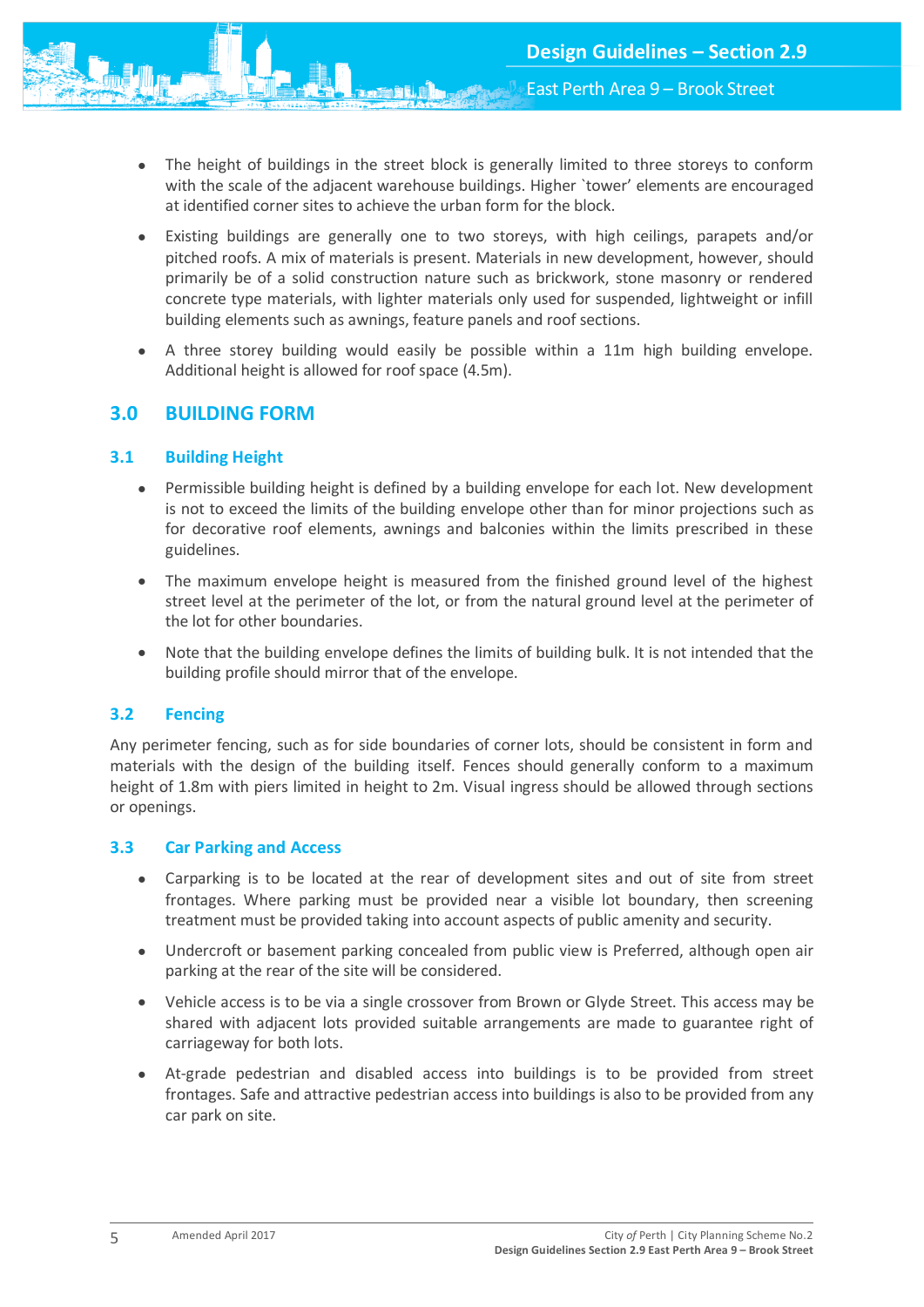East Perth Area 9 – Brook Street

## <span id="page-6-0"></span>**3.4 Bicycles**

Consideration is to be given to the provision of secure private bicycle parking and suitable end-of-trip facilities in all developments.

## <span id="page-6-1"></span>**3.5 Open Space**

- Open space is not required for non-residential uses.
- For residential uses, an area of private open space directly accessible from a living area is required for each dwelling. This open space may be at ground level or provided as a balcony, terrace or deck.
- All private open space is to be sufficiently dimensioned as to be usable. Generally, ground level open space should have a minimum dimension of 4m, and balconies should have a minimum dimension of 1.5m, although variations will be considered if well justified.

### <span id="page-6-2"></span>**3.6 Balconies**

- Whilst balconies are permitted, the overall design of the building should remain compatible with the "urban/industrial" style of the adjacent Boans heritage buildings.
- The design of balconies is to minimise overlooking between individual sites and occupancies, and the provision of appropriate screening may be required if separation is considered to be inadequate to provide a reasonable level of privacy.

## <span id="page-6-3"></span>**3.7 Security**

Building design should contribute to the creation of a safe environment by avoiding the formation of "blind" spaces, which can not be seen from inside the most used rooms. Sites should be well lit and other measures to enhance the personal safety of people within and adjacent to the development should also be considered. Ground floor window design should consider deterrents to vehicle ramming such as raised sill heights.

### <span id="page-6-4"></span>**3.8 Blank Walls**

Blank walls are to be kept to a minimum and detailed to provide visual interest and pedestrian scale.

### <span id="page-6-5"></span>**3.9 Building Services**

- All piped and wired services, antennae, air conditioners, clothes drying areas, bin stores and water storage tanks are to be concealed from public view. Solar panels and solar water heaters may be visible, provided that they are in the same plane as the roof and there is no alternative location that can provide a similar level of solar efficiency.
- Provision is to be made for the storage of rubbish bins in such a way as they are screened from public view and can be easily accessed by service vehicles.

### <span id="page-6-6"></span>**3.10 Landscaping**

Both hard and soft landscaping is to be designed so as not to compromise the structural integrity of buildings. Particular attention is to be paid to issues of site drainage and the selection of non-invasive plant species. Selection of plants should be consistent with their intended purpose and any adjacent public area landscape.